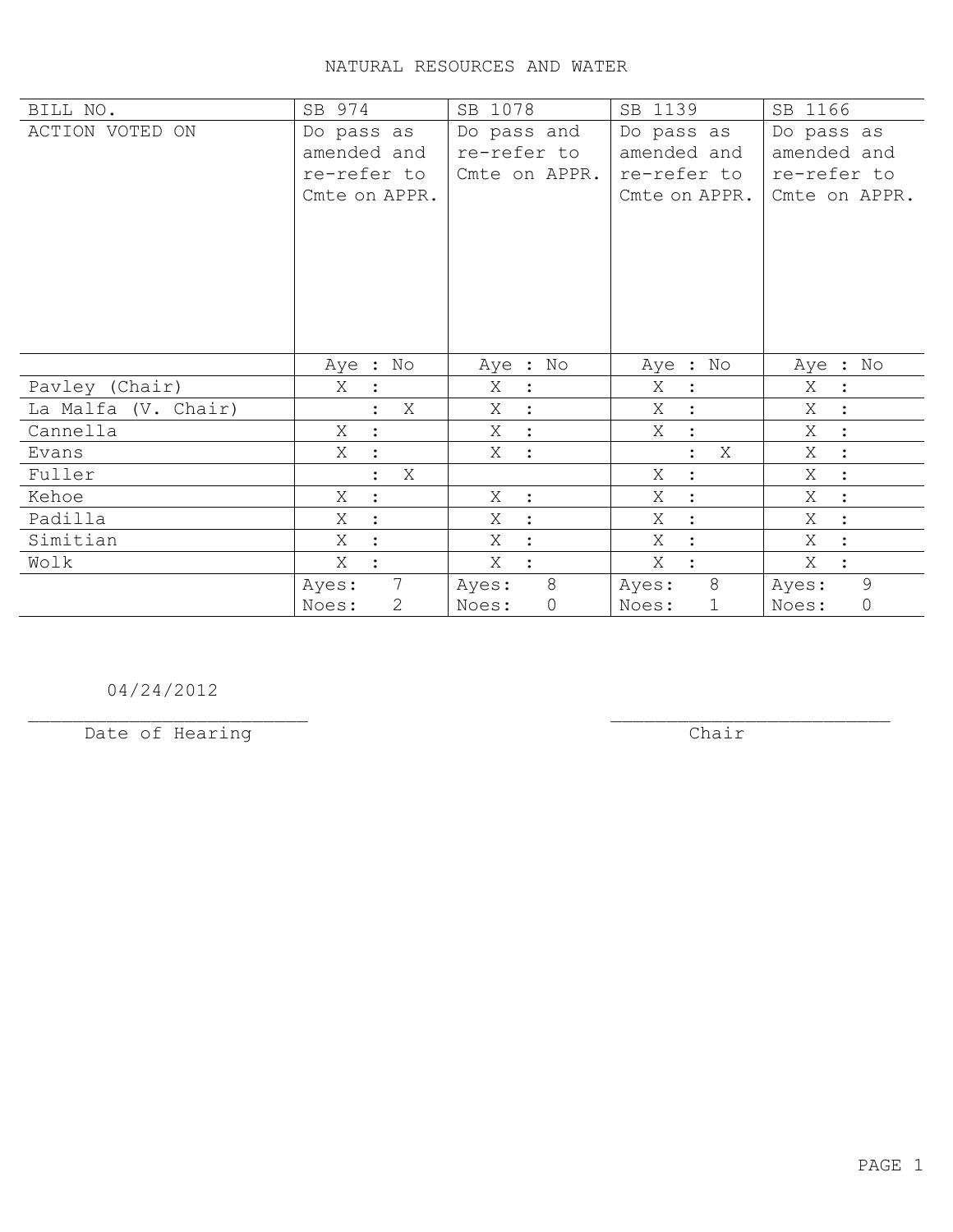| BILL NO.            | SB 1192             | SB 1221                     | SB 1251                  | SB 1287                            |
|---------------------|---------------------|-----------------------------|--------------------------|------------------------------------|
| ACTION VOTED ON     | Do pass and         | Do pass and                 | Do pass as               | Do pass as                         |
|                     | re-refer to         | re-refer to                 | amended and              | amended and                        |
|                     | Cmte on $E.Q.$      | Cmte on APPR.               | re-refer to              | re-refer to                        |
|                     |                     |                             | Cmte on APPR.            | Cmte on                            |
|                     |                     |                             |                          | APPR., Rec.                        |
|                     |                     |                             |                          | Consent                            |
|                     |                     |                             |                          |                                    |
|                     |                     |                             |                          |                                    |
|                     |                     |                             |                          |                                    |
|                     |                     |                             |                          |                                    |
|                     |                     |                             |                          |                                    |
|                     |                     |                             |                          |                                    |
|                     | Aye : No            | Aye : No                    | Aye : No                 | Aye : No                           |
| Pavley (Chair)      | Χ                   | X                           | Χ                        | Χ<br>$\ddot{\cdot}$                |
| La Malfa (V. Chair) | Χ                   | X                           | Χ                        | X<br>$\ddot{\phantom{0}}$ :        |
| Cannella            | X<br>$\ddot{\cdot}$ | Χ                           | X<br>$\ddot{\cdot}$      | Χ<br>$\sim$ 1 $^{\circ}$           |
| Evans               | X                   |                             | Χ                        | $X_{\mathbb{C}}$<br>$\ddot{\cdot}$ |
| Fuller              | X<br>$\bullet$      | X<br>$\ddot{\phantom{a}}$   | X<br>$\cdot$             | Χ<br>$\cdot$                       |
| Kehoe               | Χ                   | Χ<br>$\ddot{\phantom{a}}$ : | Χ                        | X                                  |
| Padilla             | Χ                   | Χ<br>$\ddot{\cdot}$         | Χ                        | Χ                                  |
| Simitian            |                     | X<br>$\ddot{\cdot}$         | X                        | X                                  |
| Wolk                | $X$ :               | Χ<br>$\ddot{\cdot}$         | X                        | X<br>$\ddot{\phantom{a}}$          |
|                     | 6<br>Ayes:          | 5<br>Ayes:                  | $7\phantom{.0}$<br>Ayes: | 9<br>Ayes:                         |

04/24/2012

Date of Hearing

 $\overline{**chair**}$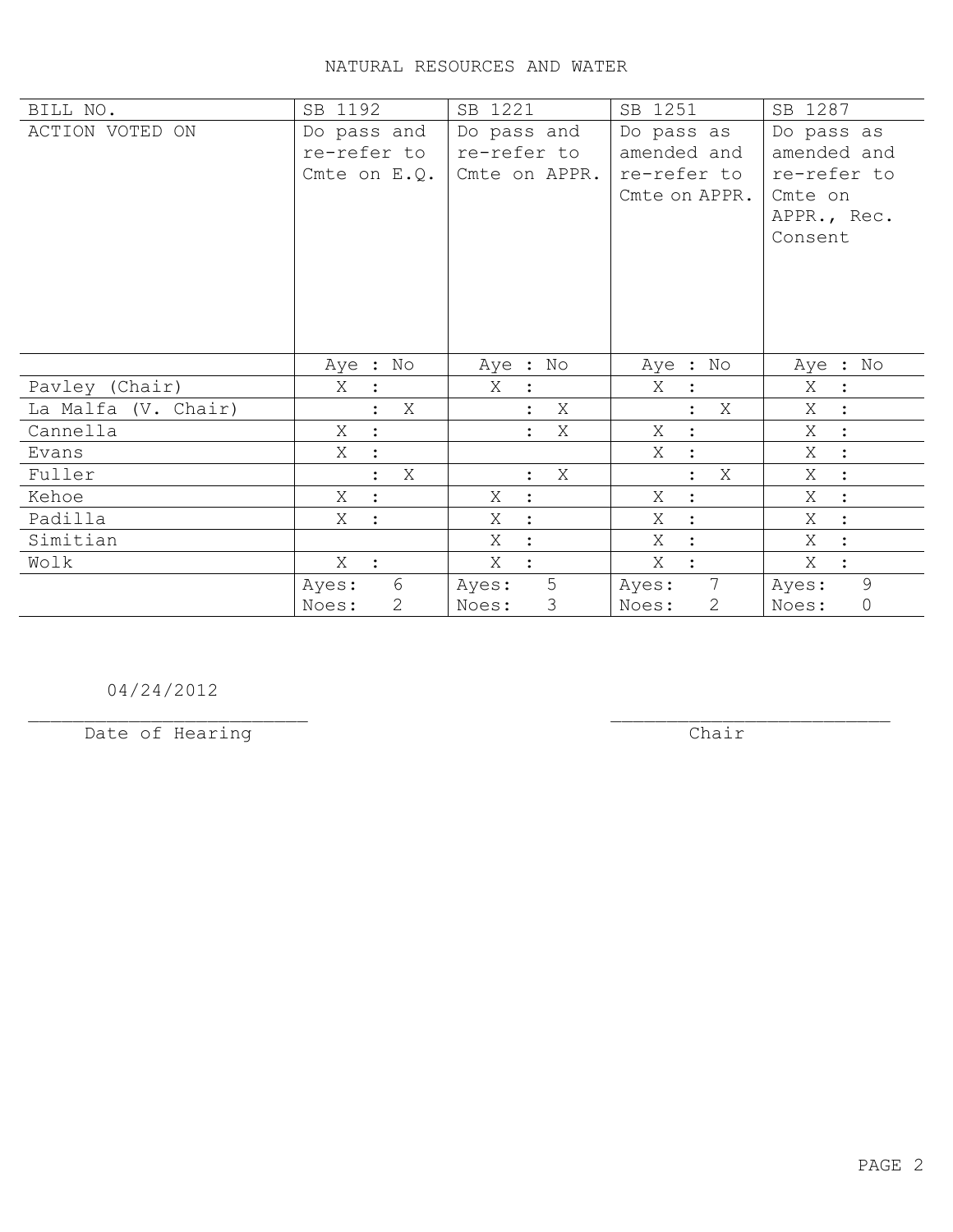| BILL NO.            | SB 1288             | SB 1337                       | SB 1367                  | SB 1541                   |
|---------------------|---------------------|-------------------------------|--------------------------|---------------------------|
| ACTION VOTED ON     | Do pass as          | Do pass and                   | Do pass as               | Do pass and               |
|                     | amended and         | re-refer to                   | amended and              | re-refer to               |
|                     | re-refer to         | Cmte on GOV. $\&$ re-refer to |                          | Cmte on                   |
|                     | Cmte on             | ${\rm F}$ .                   | Cmte on APPR.            | APPR., Rec.               |
|                     | APPR., Rec.         |                               |                          | Consent                   |
|                     | Consent             |                               |                          |                           |
|                     |                     |                               |                          |                           |
|                     |                     |                               |                          |                           |
|                     |                     |                               |                          |                           |
|                     |                     |                               |                          |                           |
|                     |                     |                               |                          |                           |
|                     | Aye : No            | Aye : No                      | Aye : No                 | Aye : No                  |
| Pavley (Chair)      | Χ<br>$\ddot{\cdot}$ | Χ<br>$\mathbf{L}$             | Χ<br>$\ddot{\cdot}$      | Χ<br>$\ddot{\phantom{1}}$ |
| La Malfa (V. Chair) | Χ                   | Χ<br>$\ddot{\cdot}$           | X                        | Χ<br>$\mathbf{r}$         |
| Cannella            | Χ<br>$\ddot{ }$     | X<br>$\sim$ 1 $^{\circ}$      | X<br>$\ddot{\cdot}$      | Χ<br>$\mathbb{R}^2$       |
| Evans               | X<br>$\ddot{\cdot}$ | Χ<br>$\sim$ 1 $^{\circ}$      | Χ                        | $X_{-}$<br>$\mathbb{R}^2$ |
| Fuller              | Χ                   | Χ<br>$\ddot{\cdot}$           | X<br>$\ddot{\cdot}$      | Χ<br>$\ddot{\phantom{a}}$ |
| Kehoe               | Χ                   | Χ<br>$\ddot{\cdot}$           | Χ<br>$\cdot$             | X<br>$\ddot{\cdot}$       |
| Padilla             | Χ                   | Χ<br>$\ddot{\cdot}$           | Χ                        | Χ<br>$\ddot{\cdot}$       |
| Simitian            | X                   | X<br>$\ddot{\cdot}$           | X                        | X                         |
| Wolk                | X                   | X                             | X                        | X                         |
|                     | 9<br>Ayes:          | 9<br>Ayes:                    | $7\overline{ }$<br>Ayes: | 9<br>Ayes:                |
|                     | $\circ$<br>Noes:    | $\circ$<br>Noes:              | 2<br>Noes:               | $\circledcirc$<br>Noes:   |

04/24/2012

Date of Hearing

 $\overline{**chair**}$